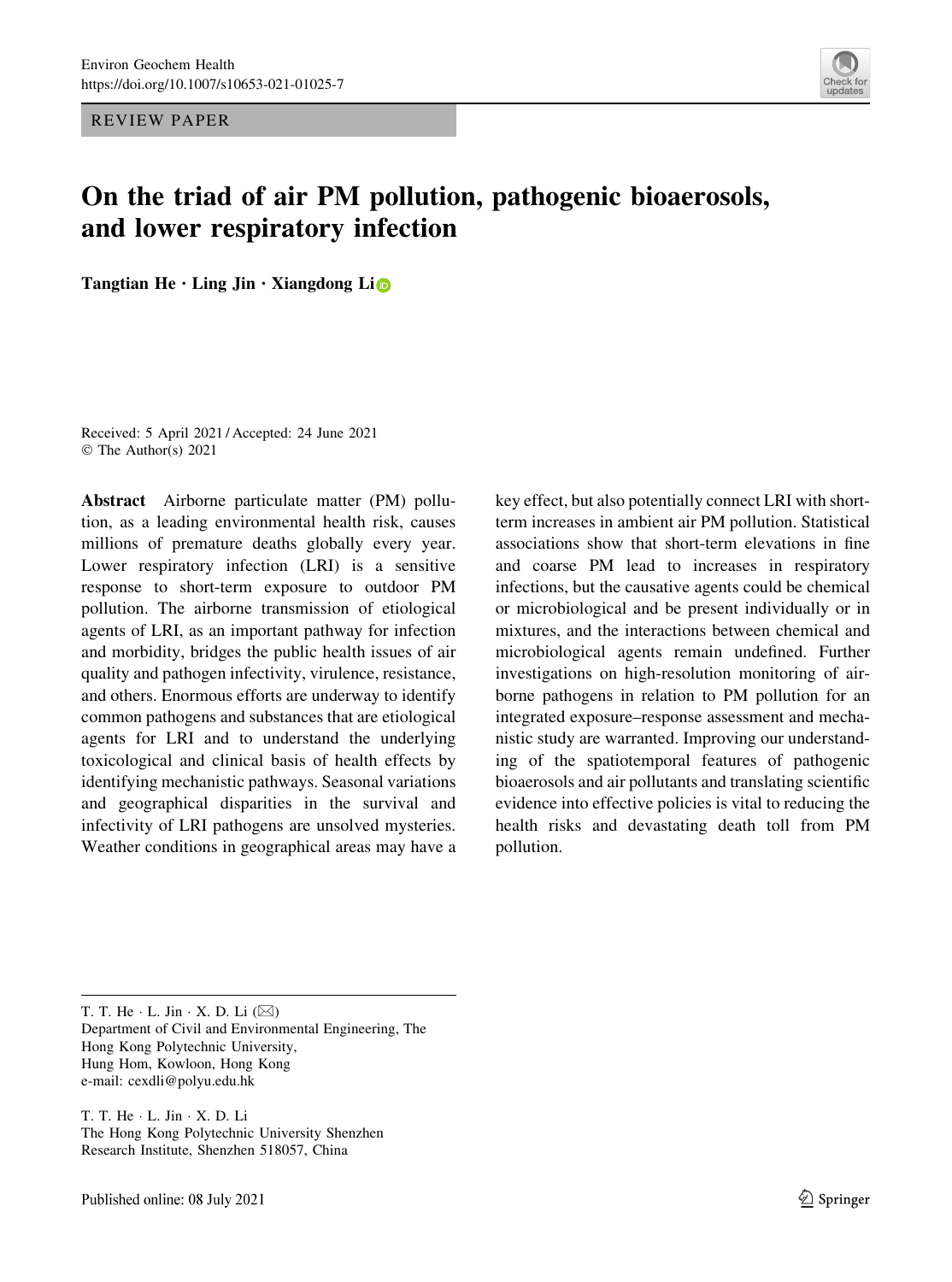Graphical abstract



Keywords Lower respiratory infection - Infectious pathogens - Air pollution - Biogeochemical factors - Spatiotemporal patterns

## Introduction

Global exposure to airborne particulate matter (PM) pollution has been increasing by 20% over the last two decades. More than 90% of the world's population now live in areas that exceed the WHO's Air Quality Guideline. According to recent estimates by the WHO, air PM pollution, as a leading environmental health risk, causes 4.2 million premature deaths globally every year [\(http://www.who.int/airpollution/en/](http://www.who.int/airpollution/en/)).

Among the major morbidities/mortalities attributable to outdoor air pollution, upper and lower respiratory infections are sensitive responses to shortterm exposure to outdoor air pollution by respirable PM, including coarse (PM<sub>2.5-10</sub>; aerodynamic diameter of between  $2.5$  and  $10 \mu m$ ) and fine particulate matter ( $PM_{2.5}$ ; aerodynamic diameter of less than 2.5 µm) (Burnett et al., [2018;](#page-9-0) Horne et al., [2018](#page-9-0)). From a toxicological perspective, the mechanistic nature of such statistical associations is vague, particularly in terms of the causative agents, whether be chemical or microbiological, individually or in mixtures, that increase the infection risks for mass populations.

The clinical understanding of the etiological agents offers insights into this issue. Lower respiratory infection (LRI) includes infections of the lungs and alveoli (pneumonia) and the airways (bronchitis and bronchiolitis) (Fig. [1](#page-3-0)), which are a leading cause of morbidity and mortality in children and adults worldwide. LRI often has characteristic seasonal peaks. The seasonal features suggest that weather may have a key effect, but also potentially connecting LRI with shortterm increases in ambient air PM pollution (Fernstrom & Goldblatt, [2013;](#page-9-0) Moriyama et al., [2020\)](#page-10-0). Whether ambient PM serves as a transmission vector for the etiological infectious agents is important to the fundamental understanding and effective control of LRI and other health outcomes in many parts of the world.

Despite the scattered understanding of air pollution, pathogenic bioaerosols, and lower respiratory infection in different disciplines, critical barriers are yet to be broken at the biogeochemistry–health interface (Burnett et al., [2018;](#page-9-0) Fernstrom & Goldblatt, [2013](#page-9-0); Horne et al., [2018](#page-9-0); Jin et al., [2017](#page-9-0); Moriyama et al., [2020\)](#page-10-0):

- (1) By what mechanisms do the causative agents of LRI work to pose a risk to the public?
- (2) How do seasonal/weather influences shape the spatiotemporal features of LRI?
- (3) Do the connection and interplay between chemical and microbiological agents in PMs lead to an increase in LRI?

To the benefit of public health in consideration of socioeconomic burdens, proactive countermeasures against LRI at the environmental origins are becoming increasingly important than reactive diagnosis and treatment at the clinical end. Concerted efforts and dialogues are thus required among experts from a wide range of disciplines, such as immunology, epidemiology, microbiology, toxicology, and (bio)geochemistry. With the above critical barriers in mind, we aim to provide holistic perspectives on the research needs to disentangle the interplay between airborne PM pollution, pathogenic bioaerosols, and LRI.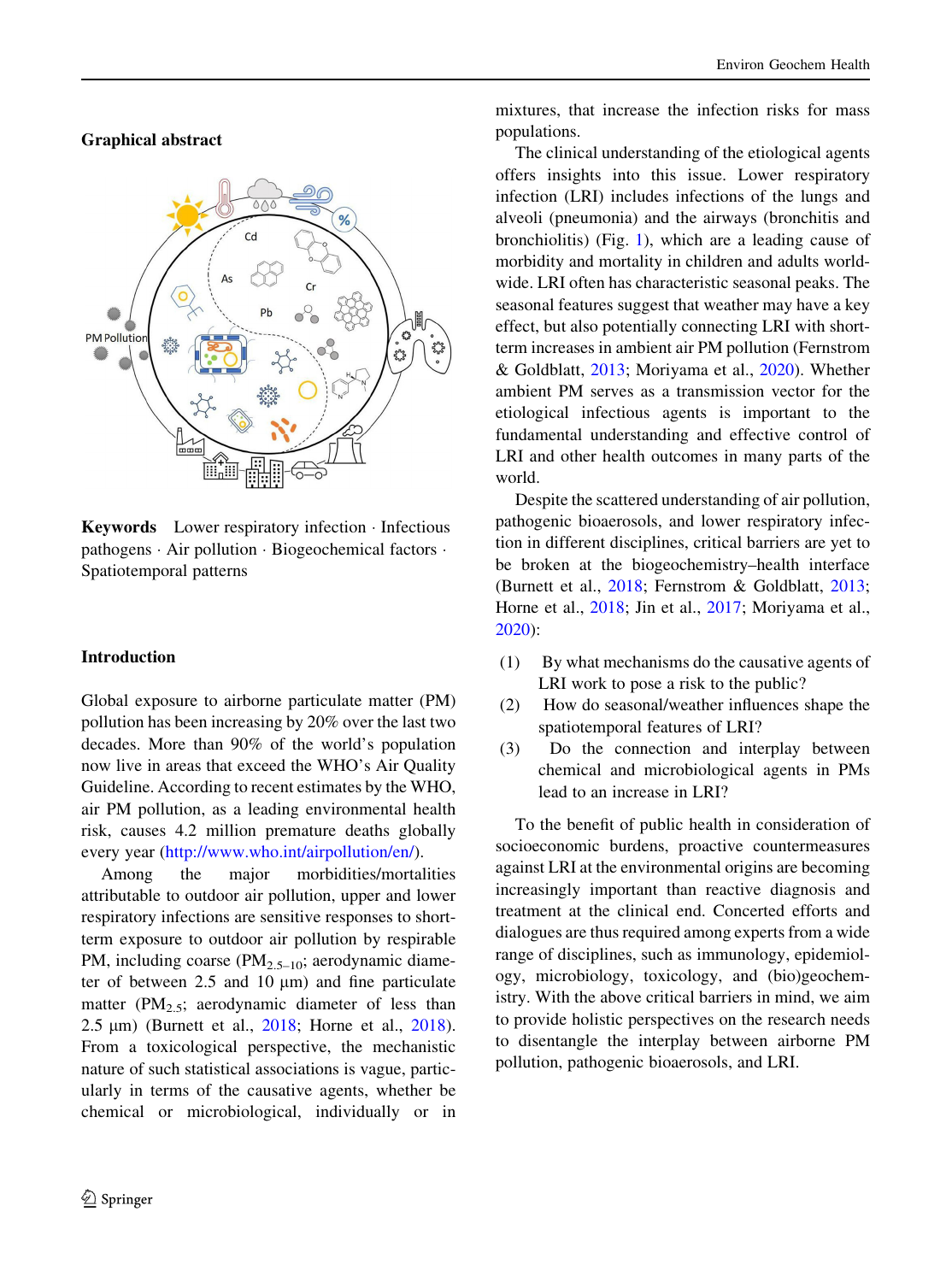#### Current advances

Causative agents as an integral part of PM

LRI refers to any infections in the lower respiratory tract, including pneumonia, bronchitis, and tuberculosis. The etiological agents for LRI transmitted via airborne particles and droplets have largely been established in medical and clinical microbiology (Fig. [1](#page-3-0)). The major syndromes include infection of the lungs and alveoli (pneumonia) and of the airways (bronchitis and bronchiolitis) (Pavia, [2011\)](#page-10-0). They are a leading cause of morbidity and mortality in children and adults worldwide. Viruses responsible for LRI include respiratory syncytial virus, influenza, parainfluenza, adenovirus, severe acute respiratory syndrome (SARS) coronavirus, and human metapneumovirus (Fernstrom & Goldblatt, [2013](#page-9-0); Pavia, [2011](#page-10-0); Zuo et al., [2020\)](#page-10-0). Bronchiolitis is inflammation or swelling of the small airways in the lungs. It is the most common LRI in children, with 50–90% of cases caused by respiratory syncytial virus. It occurs primarily in children younger than two years old and most commonly in babies between 3 and 6 months old. It is also the most common cause of hospitalization in the first two years of life. Coronavirus-related infectious diseases emerged from the beginning of the twenty-first century. The highly lethal SARS-CoV-1 caused an outbreak of SARS between 2002 and 2004, with a global total of 8,098 reported cases and 774 deaths and a case fatality rate of 9.7%. In comparison, the deadly Middle East respiratory syndrome coronavirus (MERS-CoV) emerged in 2012 and is currently not presenting a pandemic threat. It has caused 2,494 reported cases and 858 deaths in 27 countries and has a very high case fatality rate of 34%. The novel coronavirus SARS-CoV-2 is less deadly but far more transmissible than MERS-CoV or SARS-CoV. Emerging in 2019, SARS-CoV-2 is causing an ongoing global pandemic of what we now know as COVID-19, with 181,930,736 confirmed cases, 3,945,832 deaths and a case fatality rate of 2.2% (as of 1 July 2021). While viruses account for most cases of respiratory tract infection, bacteria and fungi are also often implicated in more severe episodes of infection (Fernstrom & Goldblatt, [2013;](#page-9-0) Simoes et al., [2006\)](#page-10-0). The commonest cause of community-acquired pneumonia is Streptococcus pneumoniae. Atypical pneumoniae are caused by such agents as

Haemophilus influenzae, Legionella pneumophila, Moraxella catarrhalis, Mycobacterium tuberculosis, Mycoplasma pneumoniae, etc. Fungi, such as Aspergillus sp. and Blastomycessp., are less common causes but important in immunocompromised people. Out of concern for critical public health issues, studies on the bacterial and fungal agents of LRI are being devoted not only to determining causative pathogen phenotypes, but are also focusing on the important aspects of virulence and resistance. For instance, studies have recently demonstrated that ambient  $PM_{2.5}$  serves as a pathway for the transmission of antibiotic resistance genes (He et al., [2021](#page-9-0); Xie et al., [2019\)](#page-10-0), and some geographically independent common taxa members across regions that could be potential host bacteria of antibiotic resistance genes have been identified. These genes can be horizontally transferred from one bacterial species to another via three canonical mechanisms, namely conjugation, transduction, and transformation, which map to antibiotic resistance genes in bacteria, phages, and free DNA, respectively (von Wintersdorff et al., [2016\)](#page-10-0). The three fractions of antibiotic resistance genes have been recently discovered in airborne  $PM_{2.5}$ , indicating multiply gene transfer pathways from ambient air to human airways (He et al., [2021\)](#page-9-0).

The physiochemical compositions of airborne PM and the related health impacts have been widely studied (Jin et al., [2017](#page-9-0); Li et al., [2019](#page-10-0); Kelly & Fussell, [2015](#page-9-0)). Typical toxic chemical components in airborne PM, including heavy metals (e.g., As, Cd, Cr, and Pb) (Kim et al., [2015;](#page-9-0) Tchounwou et al., [2012](#page-10-0)), polycyclic aromatic hydrocarbons (PAHs) (Armstrong et al., [2004;](#page-9-0) Moorthy et al., [2015](#page-10-0)), and cigarette smoke-derived nicotines (Aquilina et al. [2021;](#page-9-0) Zhong et al. [2000\)](#page-10-0) [20042015](#page-10-0), are known to induce biological perturbations (e.g., oxidative stress, DNA damage, inflammation) that are essential for the development of certain respiratory diseases (Fig. [1\)](#page-3-0). Region-specific insights have been introduced into the quantitative contribution of major source categories to the mixture effects or combined health risks of typical  $PM_{2.5}$ associated pollutants (Jin et al., [2019;](#page-9-0) Xie et al., [2020](#page-10-0)). A series of in vitro and in vivo toxicological studies have identified reactive oxygen species and proinflammatory cytokines as sensitive biochemical markers responding to air PM exposure (Lee et al., [2015\)](#page-9-0). Through proteomic profiling of mouse lungs, the biological pathways have been further explored,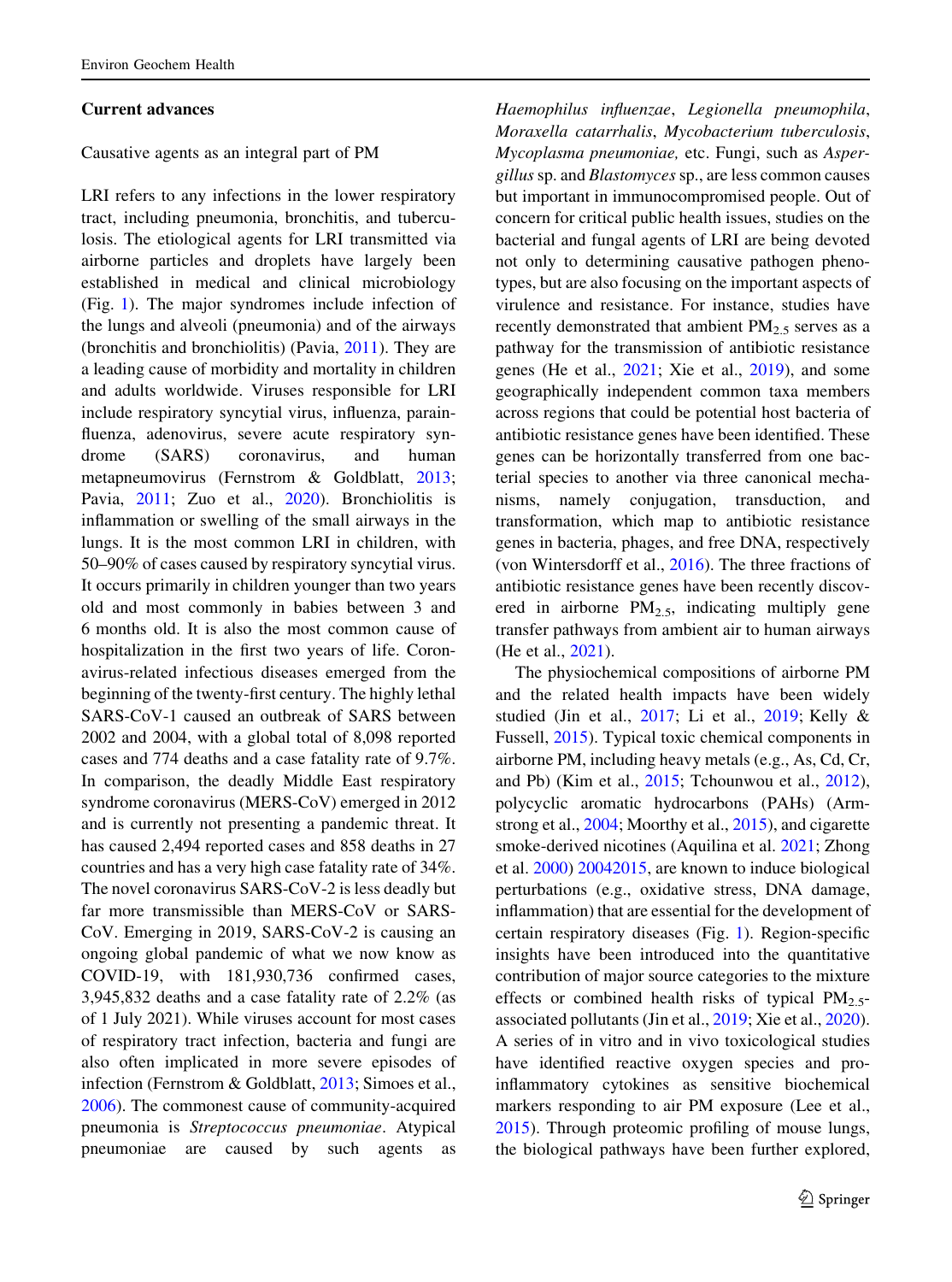<span id="page-3-0"></span>

Fig. 1 Potential interactions of air pollution and pathogenic bioaerosols for LRI (Aquilina et al., [2021](#page-9-0); Armstrong et al., [2004;](#page-9-0) Cao et al., [2020](#page-9-0); Conticini et al., [2020;](#page-9-0) Fernstrom & Goldblatt, [2013](#page-9-0); Galli et al., [2008;](#page-9-0) Kim et al., [2015](#page-9-0); Lee et al., [2012,](#page-9-0) [2015](#page-9-0); Liang et al., [2020;](#page-10-0) Moorthy et al., [2015](#page-10-0); Pavia,

including the involvement of  $WNT/\beta$ -catenin signaling pathways in the toxicity of  $PM_{2.5}$ . The suppression of  $\beta$ -catenin levels, the activation of caspase-3, alveolar destruction, as well as the production of IL-6, TNF- $\alpha$ , and IFN- $\gamma$ , have been observed in the lungs in vitro and in vivo in response to  $PM_{2.5}$ . Recent research has found that endotoxin, a potent immunestimulatory component in the outer membrane of gram-negative bacteria, contributes a large proportion of the in vitro toxicity of urban  $PM_{2.5}$  from China to human lung cells, beyond the well-known chemical toxicants, such as heavy metals and PAHs (Jin et al., [2019\)](#page-9-0). Complete dissection of component- and source-specific contribution to PM-induced pulmonary toxicities would advance the further understanding of the chemical–microbial interplay on the LRI disease development (Fig. 1) (Cao et al., [2020](#page-9-0); Galli et al., [2008;](#page-9-0) Lee et al., [2012](#page-9-0); Stejskal, [2014\)](#page-10-0).

From a biogeochemical perspective, bioaerosols, including bacteria, fungi, viruses, and cell debris, are a subset of atmospheric particles. Together with chemical aerosols (e.g., inorganic and organic components), they form complex mixtures of PM and have a profound impact on human health. In contrast to extensive physicochemical characterizations, the understanding of the microbiological dimension of such inhalable cocktails is still in its infancy (Jin et al., [2017\)](#page-9-0). Materials of biological origin, e.g., pollen, bacteria, fungi, and viruses, are estimated to contribute

[2011;](#page-10-0) Simoes et al., [20002006](#page-10-0); Stejskal, [2014](#page-10-0); Tchounwou et al., [2012](#page-10-0); Wu et al., [2020](#page-10-0); Zhong et al., ; Zhu et al., [2020](#page-10-0); Zuo et al., [2020\)](#page-10-0). COPD, chronic obstructive pulmonary disease; PAHs, polycyclic aromatic hydrocarbons; SARS, severe acute respiratory syndrome

as much as 25% to the atmospheric aerosol (Jaenicke, [2005\)](#page-9-0), which may be responsible for various diseases and allergies. The aerosolization of soil–dust and spray facilitates the long-range transport of bacteria and viruses across the atmosphere (Reche et al., [2018](#page-10-0)). A notable example is the detection of higher loads of ambient influenza and avian influenza viruses during Asian dust storms compared to background days, suggesting the long-range transport of viruses by dust storms (Chen et al., [2010](#page-9-0)). A prominent example is the discovery and categorization of microbial community structures, including two of the major LRI pathogens (i.e., Streptococcus pneumoniae and human adenovirus C) and other microbial allergens and pathogens in respirable ambient PM during the well-known winter haze events in Beijing (Cao et al., [2014](#page-9-0)). Interestingly, these pathogens appeared to increase in relative abundance as levels of PM loadings increased by an unresolved mechanism. The high relative humidity during the periods of haze may have contributed to particle growth and aggregation through water uptake and the promotion of aqueous redox chemistry (e.g., the oxidation of sulfur dioxide to sulfate) (Cao et al., [2014](#page-9-0)). This also suggests that most of the particles had a high-water content during polluted days, which might favor the survival of microbes (Stanier et al., [2004](#page-10-0)). However, the viability or infectivity of these detected pathogen species, like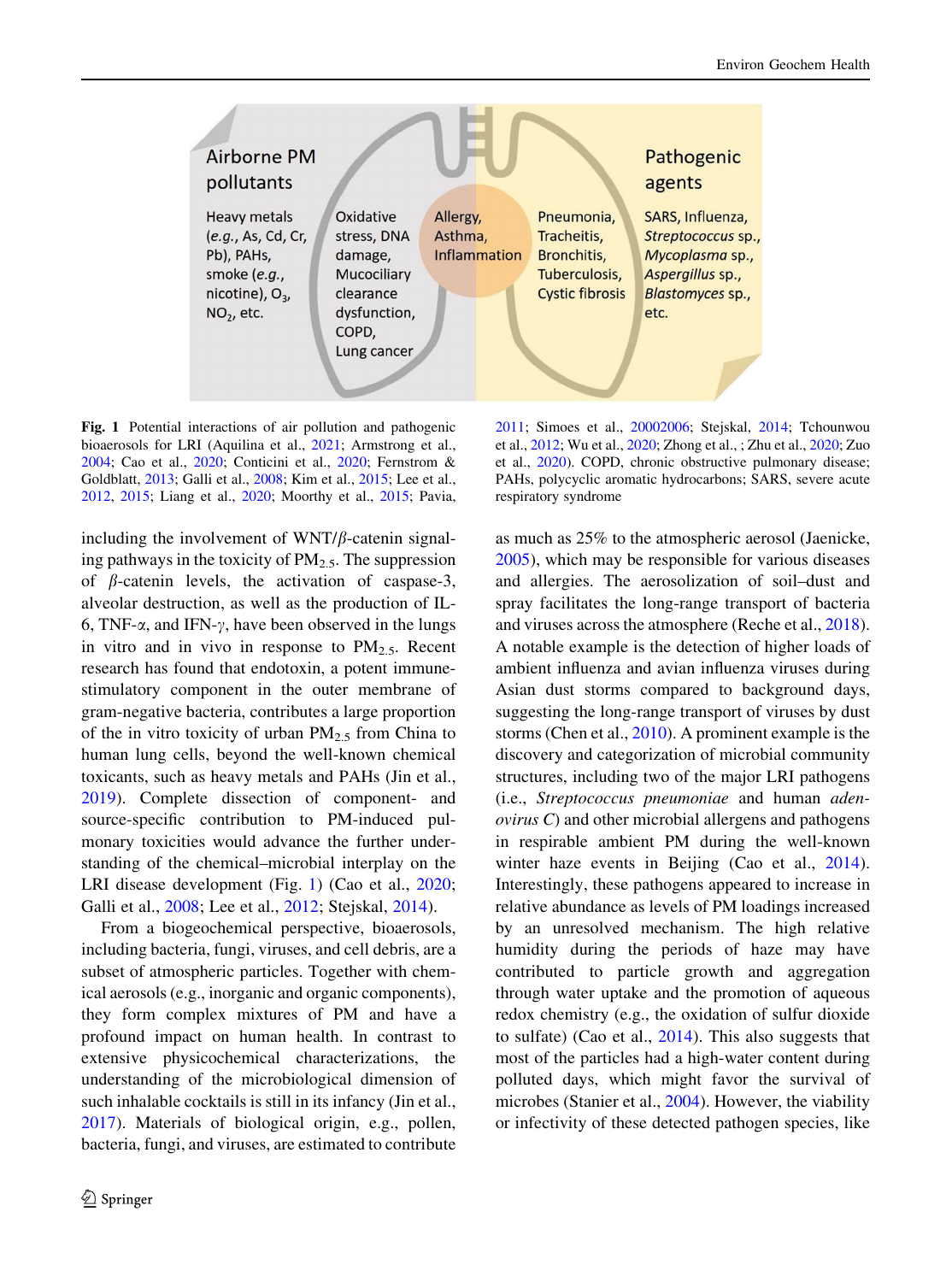all other members of the microbial community, has not been well understood.

## Aerosolization: critical for agent transmission

Although LRI pathogens have been studied comprehensively when they result in illnesses requiring hospitalization, their environmental properties with implications for exposure at the air–human interface have not been well investigated. LRI pathogens may be transmitted among humans in three ways: (1) by direct contact with infected individuals; (2) by contact with contaminated objects (called fomites, such as toys and doorknobs); and (3) by inhalation of pathogen-laden droplets of various sizes. The contribution of each mode to the overall transmission of pathogens is not clearly known. Respiratory transmission depends upon the origin of droplets and airborne infections. Speaking and normal breathing all produce droplets of airborne microorganisms, while coughing and sneezing lead to the more forceful expulsion of greater amounts of infectious particles. While coughing may produce several hundred particles, a sneeze can generate up to 40,000 droplets of respirable size, ranging between  $0.5$  and  $12 \mu m$  in diameter (Fern-strom & Goldblatt, [2013\)](#page-9-0). Particles produced by these activities are of different sizes. The largest droplets fall to the ground within a few meters and can transmit infection only to those in the immediate vicinity. Other droplets can travel a distance dependent on their size. Those droplets of  $1-4 \mu m$  in diameter are called "droplet nuclei" or aerosols; these remain suspended in the air for very long periods and may not only travel long distances, but also reach the lower respiratory tract (Fernstrom & Goldblatt, [2013\)](#page-9-0). Chamber and modeling studies have shown that aerosol transmission could account for approximately half of all transmission events, for example, of influenza viruses (Milton et al., [2013](#page-10-0)). While aerosols can travel long distances and stay in the air for long periods, it is likely that most aerosol-mediated transmissions occur at short ranges and soon after exhalation, because these particles are easily dispersed and diluted.

In the global fight against the COVID-19 pandemic, researchers in the engineering, physical, and chemical sciences have contributed to research on the aerosol dissemination of SARS-CoV-2, which has provided mounting evidence to suggest that virus-laden aerosols causing SARS-CoV-2 lung infections play an important role in the rapid spread of the disease (Zuo et al., [2020](#page-10-0)). Through modeling and simulation studies, e.g., computational fluid dynamics (CFD) and molecular dynamics simulations, key steps in the airborne transmission pathway have been hypothesized and suggested: starting from the initial aerosol ejection by a cough or exhalation, to the deposition of the virus-laden aerosols in the lung, and to the binding of the S protein of SARS-CoV-2 to the ACE2 receptor on the surface of goblet cells in the lung epithelium. These involve the exchange of mass, energy, and momentum among virus, aerosol particles, and the ambient environment. Apart from a lack of direct clinical evidence, the remaining challenge is to identify relevant contributing physicochemical processes and resolve them under the framework of wellrounded computational models. Following current research strengths on SARS-CoV-2, the expectation is that a more comprehensive understanding of the complete pathway for the airborne transmission of etiological LRI agents will be achieved.

#### Spatiotemporal features of airborne agents

During the droplet/aerosol and contact dissemination period, the survival and infectivity of pathogens are certainly affected and governed by various types of environmental conditions, e.g., temperature and humidity (Fernstrom & Goldblatt, [2013](#page-9-0); Moriyama et al., [2020](#page-10-0); Zuo et al., [2020](#page-10-0)). Evidence of these effects can be seen from the fact that infectious respiratory diseases and environmental factors usually exhibit strong seasonal cycles and geographical differences. However, these environmental factors influence viral, bacterial, and fungal particles in different ways.

Viruses are incapable of autonomous reproduction. Thus, the temporal pattern of viruses is subjected to more complicated conditions, such as seasonality in the survival of pathogens outside their hosts, the behavior of the host, and the immune function of the host (Kormuth et al., [2018](#page-9-0), [2019;](#page-9-0) Moriyama et al., [2020\)](#page-10-0). Taking influenza as a representative of viruses, influenza epidemics typically peak during the winter season in temperate regions and during the rainy season in tropical regions, in association with cool and dry conditions or very humid conditions (Moriyama et al., [2020](#page-10-0)). In studies involving kinetic modeling, animal models (e.g., ferrets), and chamber examination, solid evidence has been found of the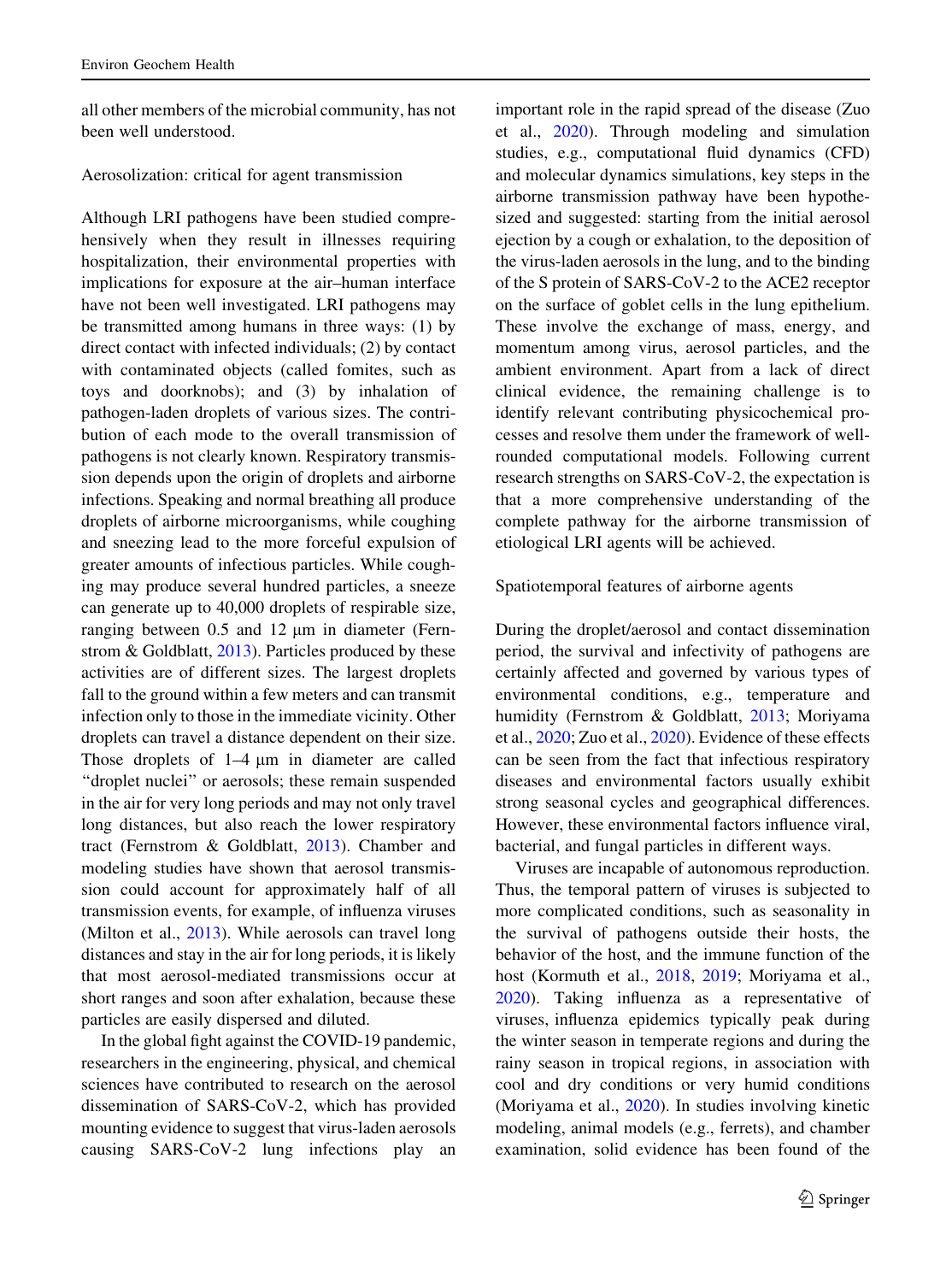importance of temperature and relative humidity in the transmission of influenza (Kormuth et al., [2018,](#page-9-0) [2019](#page-9-0); Zhou et al., [2018\)](#page-10-0), and of the ability of influenza viruses to remain infectious for extended periods of time in aerosols and droplets across a wide range of levels of relative humidity. The viability of these viruses in droplets was found to have increased both at higher ( $> 60\%$ ) and lower ( $< 40\%$ ) levels of relative humidity (Moriyama et al., [2020\)](#page-10-0), but not all viruses would respond identically to relative humidity in the atmosphere. It has been reported that highly transmissible seasonal influenza viruses are less sensitive to decay under midrange levels of relative humidity in droplets and that the presence of host airway surface liquid can protect influenza viruses from relative humidity-dependent decay in suspended aerosols and stationary droplets (Kormuth et al., [2018,](#page-9-0) [2019](#page-9-0)). Similar to influenza viruses, current research studies suggest that SARS-CoV-1 and 2 in the droplets can survive for 3 h in the air (van Doremalen et al., [2020](#page-10-0)), while low temperatures and an ideal air humidity range could further increase their lifespan, e.g., both high and low levels of relative humidity are favorable to the transmission of SARS-CoV-2 (Moriyama et al., [2020;](#page-10-0) Zuo et al., [2020](#page-10-0)).

In comparison with viruses, bacteria can survive a wider range of temperatures and humidity levels. Temperatures above 24  $^{\circ}$ C are required to reduce the survival of airborne bacteria, with a number of gramnegative and gram-positive bacterial pathogens showing evidence of the relationship (Fernstrom & Goldblatt, [2013](#page-9-0)). However, determining the rates of survival of airborne bacteria appears to be a more complicated process than determining those of viruses. For instance, the survival of aerosolized gram-negative bacteria (including Pseudomonas sp., Enterobacter sp., and Klebsiella sp.) has been reported to be greatest at high levels of relative humidity, but airborne gram-negative bacteria (e.g., E. coli and Salmonella sp.) are reported to not survive well at increased levels of relative humidity, while some airborne gram-positive bacteria (Staphylococcus albus and Streptococcus pneumoniae (type 1)) survive poorly at intermediate levels of relative humidity. Seasonal variations in airborne fungal and spore concentrations associated with common environmental settings, including ambient temperature, relative humidity, precipitation, and wind speed, have also been suggested in many studies (Fernstrom &

Goldblatt, [2013](#page-9-0)). In general, fungi and their spores appear to be more resilient than bacteria and viruses, being able to endure greater stresses due to de- and rehydration, as well as UV radiation. The effects of atmospheric physiochemical conditions on airborne bacteria structure and resistance are also of research interest. For instance, antibiotic resistance profiles and dominant DNA fractions of antibiotic resistance genes in airborne  $PM_{2,5}$  show geographical disparities (He et al., [2021](#page-9-0); Xie et al., [2019](#page-10-0)). In cities like Hong Kong, antibiotic resistance genes in airborne  $PM_{2.5}$  are predominantly carried by phages, while in Beijing and Hangzhou, antibiotic resistance genes are more abundant in free and bacterially associated fractions, respectively. Meteorological factors and trace gases, including temperature, UV, and ozone, play important roles in shaping spatiotemporal disparities in the airborne dissemination of antibiotic resistance genes. As free DNA and phages (quasi-ultrafine particle, less than or equal to  $0.1 \mu m$  are distinguished from bacteria (between 1 and 10  $\mu$ m) in size distribution, the geographically disparate abundance of antibiotic resistance genes in these fractions would result in geographical differences in inhalation and deposition in human lungs (He et al., [2021\)](#page-9-0).

Apart from atmospheric physiochemical conditions, the local and long-range dispersion of sources also contribute greatly to shaping spatiotemporal disparities in airborne LRI agents. A recent study using the concept of bioanalytical equivalent (BEQ) and mixture-toxicity experiments and modeling also found that transition metals (dominated by Fe, Cu, and Mn) and PAHs (dominated by dibenzo[a,1] pyrene) accounted for up to 40% of the oxidative stress in the human lung cells exposed to  $PM_{2.5}$  collected from Beijing and Guangzhou (Jin et al., [2019\)](#page-9-0). The differential mixtures of transition metals and PAHs partially explained the disparities in toxicity potency at equal concentrations of  $PM_{2.5}$  between the two cities. To trace the local, regional, and remote sources of pollutants, integrated chemical approaches using stable isotopes, molecular tracers, an air backward trajectory analysis, dynamic transport models, and receptor models can be employed. The long-range transport and vertical convection of air PM and selected particle-bound chemicals have been demonstrated in regional studies (Luo et al., [2014](#page-10-0); Ming et al., [2017;](#page-10-0) Xu et al., [2012\)](#page-10-0).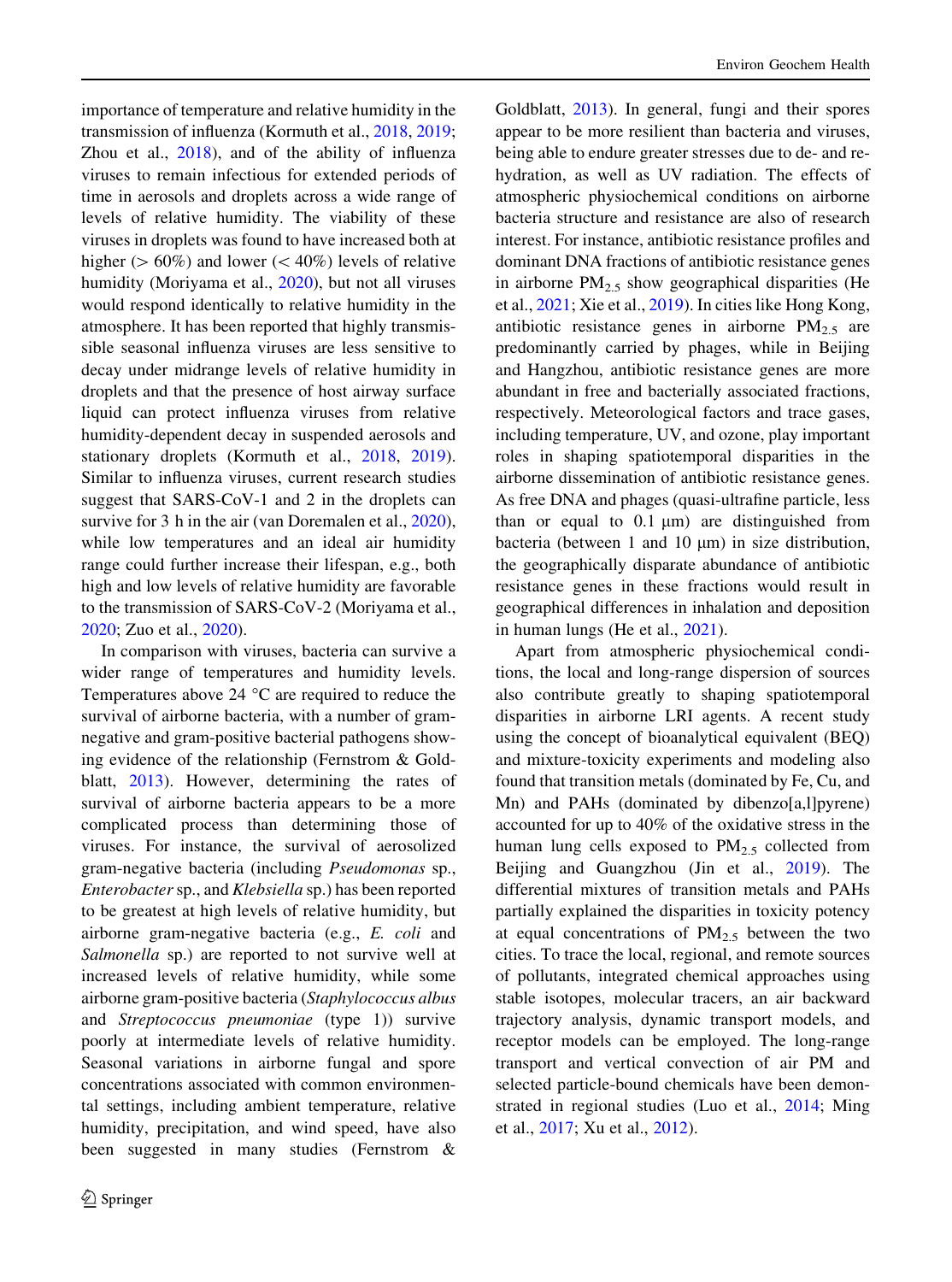In addition to PM chemical–microbial compositions and toxicity, combined field and laboratory studies of the transmission of respiratory viruses in the community to resolve influenza transmission mechanisms, including at the animal–human interface, have been designed and implemented. For example, a transmission chamber that separates virus-laden particles in the air by size has been established to study airborne particles that mediate influenza transmission in ferrets (Zhou et al., [2018\)](#page-10-0). The results provided direct experimental evidence of influenza transmission via droplets and fine droplet nuclei, albeit at different efficiencies. This transmission device can also be applied to elucidate the mode of transmission of other respiratory pathogens. Contrary to the prevailing paradigm that humidity modulates the stability of respiratory viruses in aerosols, a recent study found that viruses supplemented with material from the apical surface of differentiated primary human airway epithelial cells remained equally infectious for 1 h at all of the levels of relative humidity that were tested (Kormuth et al., [2018,](#page-9-0) [2019\)](#page-9-0). The sustained infectivity was observed in both fine aerosols and stationary droplets. These results have significant implications for understanding the mechanisms of the transmission of influenza and its seasonality in the environment.

Overall, the current findings suggest that atmospheric physiochemical factors and source emissions play an important role in the air transmission of pathogens by affecting the properties, e.g., viability and resistance, as well as the differentiation of  $PM_{2.5}$ composition profiles, which further cause spatiotemporal disparities among airborne LRI agents. However, most of the current evidence was obtained based on field observations and statistical correlations. More realistic approaches are warranted to study the mechanistic nature of the pathways of transmission.

## Pathogenic bioaerosols and air pollution duet

The sized particle fractions for LRI indicate not only the potential sources of emission (Cao et al., [2013\)](#page-9-0), but also the specific regions of the human respiratory tract where respirable particles can be deposited at quantitatively predictable efficiencies (Fernstrom & Goldblatt, [2013](#page-9-0)). This is of particular relevance to the onset of LRI, which affects the respiratory system below the throat. Short-term elevations of fine and coarse particulate matter have been leading to increases in LRI around the world (Leecaster et al., [2011;](#page-9-0) Passos et al., [2014;](#page-10-0) Qiu et al., [2014\)](#page-10-0). The mechanistic nature of such statistical associations is, however, unclear from the toxicological perspective, particularly in terms of the true causative agents that underlie the development of LRI among large urban populations. Such causative agents could be chemical or microbiological and be present individually or in mixtures.

Evidence that the inhalation of ambient air pollutants increases a population's vulnerability to airway infection dates back to at least the Great London Smog (Bell & Davis, [2001\)](#page-9-0). During that period, deaths from pneumonia, a major syndrome of LRI, increased threefold. Notifications for pneumonia also increased 1.4-fold during the smog event itself and 2.4- to 2.7 fold in the subsequent two weeks compared with the corresponding weekly average during the period of 1947–1951. Similar to the pattern of pneumonia diagnoses during and after the 1952 London smog event, Horne et al. recently found that the risk for children younger than two years of developing LRI increased during the week following elevated  $PM_{2.5}$ and that this increased risk persisted for three weeks after the event (Horne et al., [2018\)](#page-9-0). An association between exposure and increased LRI risk was also found in the subgroup of young children with proven respiratory syncytial virus infection.

Taking the global pandemic of SARS-CoV-2 as an example, a case fatality rate of over 15% for COVID-19 patients was reported in early 2020 in countries like Italy, and a considerable number of epidemiological studies pointed to interactions between the coronavirus epidemic and air pollutants, e.g.,  $PM_{2.5}$ ,  $O_3$ , and  $NO<sub>2</sub>$ , as having potentially contributed to the devastating toll (Fig. [1\)](#page-3-0) (Conticini et al., [2020](#page-9-0); Liang et al., [2020;](#page-10-0) Zhu et al., [2020\)](#page-10-0). For instance, a regression analysis showed that an increase of 1  $\mu$ g/m<sup>3</sup> in PM<sub>2.5</sub> is associated with an 8% increase in the COVID-19 death rate (Wu et al., [2020](#page-10-0)). Air pollution can impair the first defensive line of the upper airways, damage ciliary structure and function to impact mucociliary clearance, and lead to lower respiratory illness (Fig. [1\)](#page-3-0) (Cao et al., [2020](#page-9-0)); hence, living in an area with high levels of pollutants may trigger the development of chronic respiratory conditions that are favorable to the development of acute LRI. Moreover, long-term exposure to air pollution leads to chronic inflammatory stimulus, even in young and healthy subjects.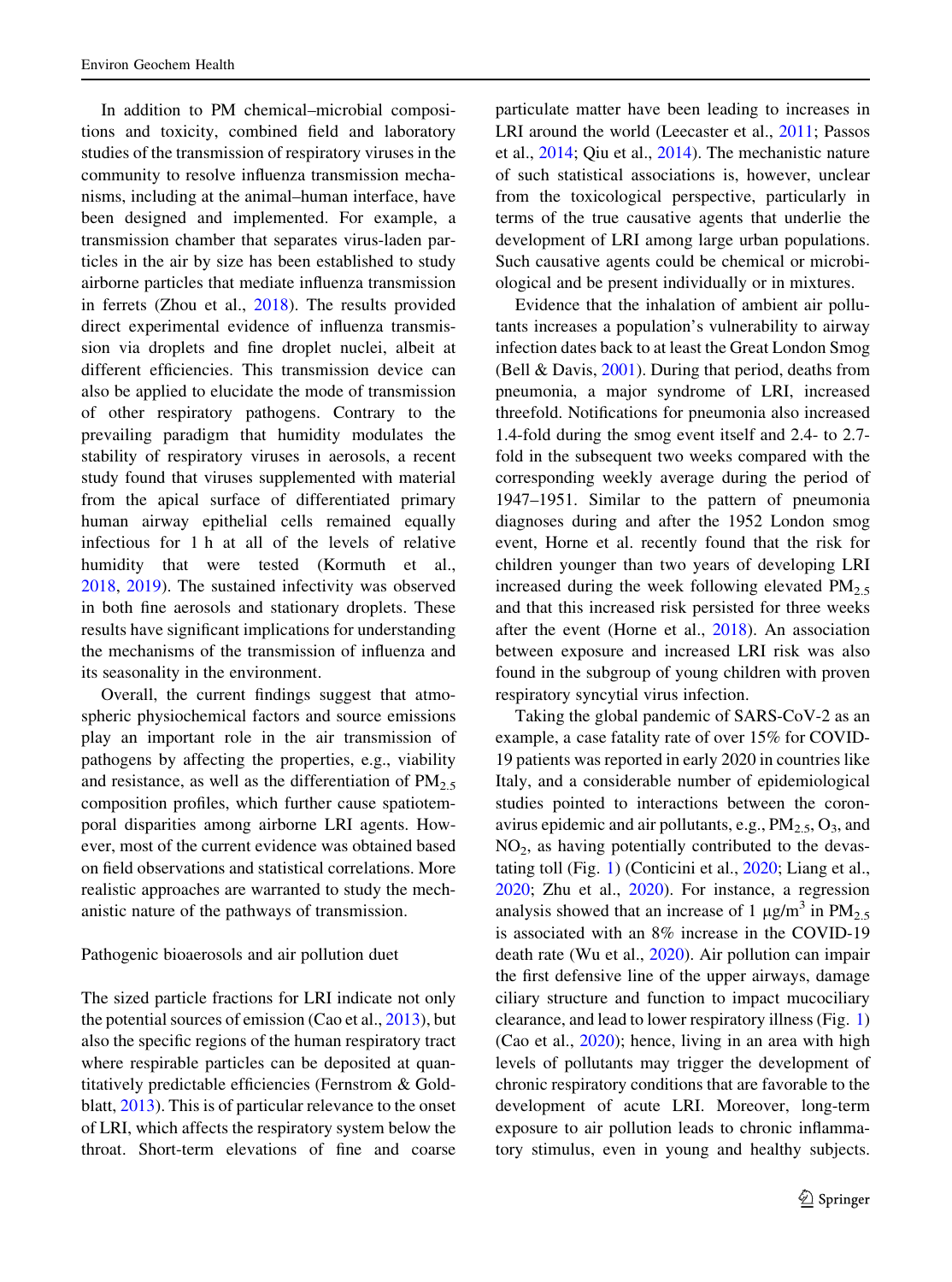However, the above evidence was obtained in modeling investigations. Experimental and epidemiological studies are urgently needed to evaluate the role of atmospheric pollution in cases of illness and death in epidemics.

Despite the improvement in air quality from the days of the notorious smog events in many industrialized towns and cities (e.g., Great Smog of London, Los Angeles photochemical smog) to the current situation (e.g., medium to low PM pollution levels in many parts of the world, including Hong Kong), the association between LRI and PM appears to persist. Globally, the elevated hazard ratio of LRI in response to  $PM_{2.5}$  exposure can still occur at lower levels, those that are close to the WHO's air quality guidelines (Burnett et al., [2018](#page-9-0)). Although mechanistic research efforts have been directed at identifying the chemical mixtures and biological mechanisms responsible for potential infection through PM exposure (Harder et al., [2001\)](#page-9-0), there is arguably an alternative hypothesis, namely that the pathogens causing LRI are themselves part of the respirable ambient PM in proportionally increasing abundance, particularly during pollution episodes that coincide with an elevated risk to sensitive urban populations of developing LRI. Connections between pathogenic bioaerosols and air pollutants have the potential to aggravate respiratory infections; thus, their co-effects on human health warrant further investigation.

# The way forward

The seasonal dynamics of airborne pathogens associated with geographical-specific PM profiles taking climatic features and pollution gradients into consideration, remain largely unknown. This knowledge is a pre-requisite for the mapping of exposures to airborne pathogens in relation to air PM pollution for an integrated exposure–response and public health assessment. Understanding such mechanisms requires a seamless connection between the source–pathway– receptor continuum at the environmental end and the hazard–exposure–disease continuum at the health end (Mahoney et al., [2015;](#page-10-0) Stewart & Wilkinson, [2020](#page-10-0)). For example, it is imperative to answer whether infectious pathogens are present in high enough concentrations in ambient PM to contribute sufficiently to the dose that is causing an epidemic of LRI in places with large populations. Further questions

should follow, such as whether exposure airborne PM and associated toxic constituents may impair the host innate immunity and render certain population vulnerable to pathogen infection. Anchoring these overarching questions are the unresolved environmental mechanisms underlying seasonal and geographical disparities in dissemination sources, exposure regimes, and hence health outcomes of air pollution and airborne pathogens (Fig. [2](#page-8-0)). This is where environmental (bio) geochemists can particularly contribute their expertise to resolve the environmental pillar of the host–agent–environment triad (Cohen & Powderly, [2004](#page-9-0)). Such a framework encourages and requires multidisciplinary synergies to unravel the chemo- and bio-diversity of what we breathe across spatiotemporal scales, exposure sequences of multiple hazards, and combined toxic effects that result in disease progression over time.

Recent decades have seen the development of stateof-the-art technologies in biogeochemistry and bioinformatics. These robust analytical tools, e.g., nextgeneration sequencing (a high-throughput technology that enables sequencing of millions of small fragments of DNA in parallel) (Behjati & Tarpey, [2013;](#page-9-0) Quince et al., [2017](#page-10-0)) and novel culture techniques (Lewis et al., [2020\)](#page-9-0), are favorable for the investigation of the common and emerging chemical and microbiological agents of respiratory infection in respirable particles, and the assessment of the infectivity of the detected viral pathogens and the viability and antimicrobial resistance of the detected bacterial pathogens. Apart from modeling and simulations, laboratory-based chamber studies, in situ monitoring, and in vivo exposure models are also realistic approaches to investigating the influence of environmental conditions (e.g., temperature, relative humidity, PM, and  $O_3$ ) on the abundance of active pathogens and the combined effects of the chemical and microbiological agents.

The prior research spans the environmental, epidemiological, and medical aspects of the infection– pathogen–pollution link, which has prompted us to cross research fields in search of answers to the more crystallized scientific question: whether ambient respirable particles in certain environmental settings at peak seasons contain high enough concentrations of active LRI pathogens, and hence enhance the mechanistic link between LRI encounters and air PM pollution? Current research strengths call for an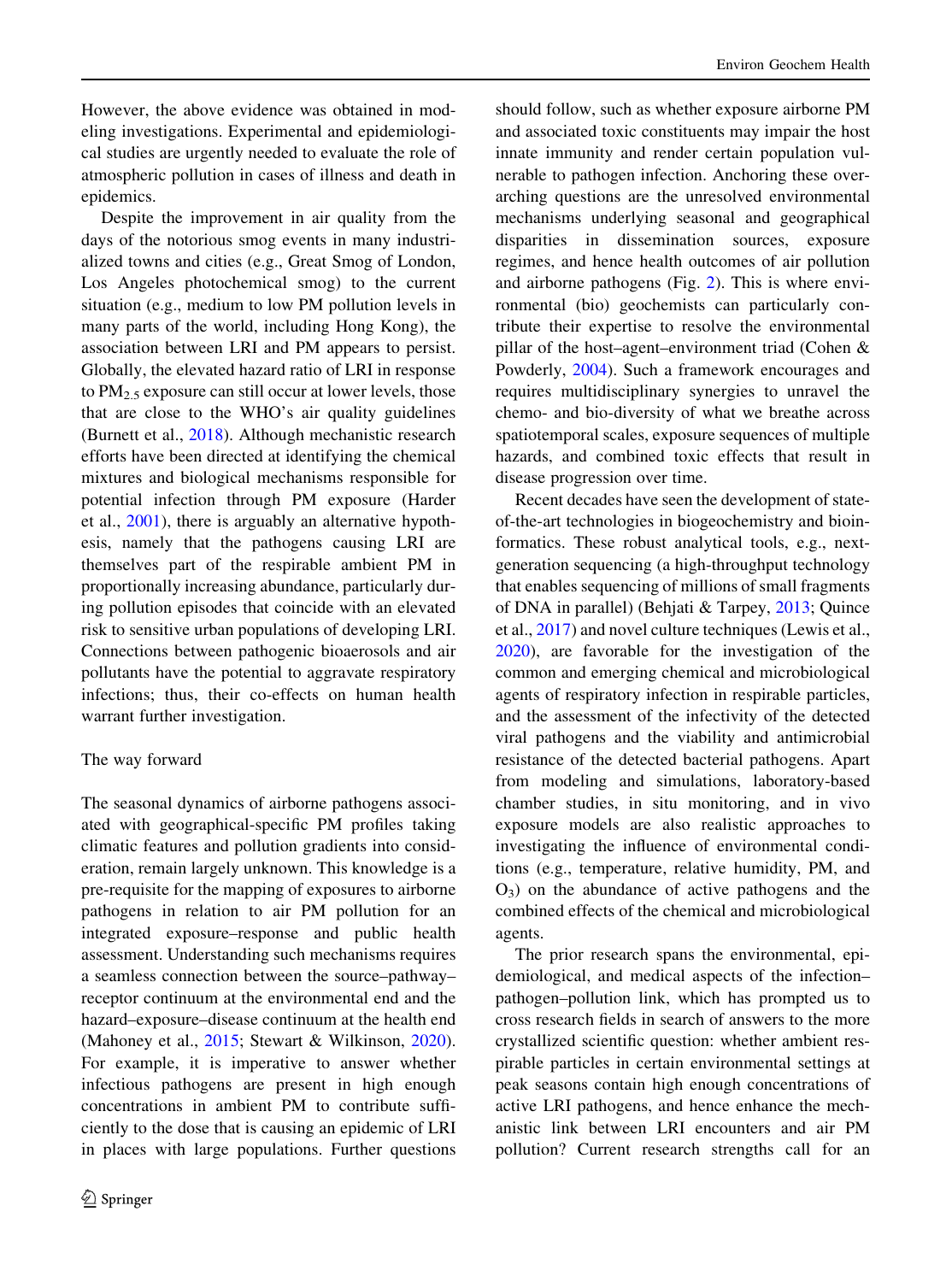<span id="page-8-0"></span>

interdisciplinary research work to achieve a more comprehensive understanding of the environmental aspects of the LRI causative pathogens that connect the ambient air environment and human exposure events prior to the development of disease. Therefore, the environmental aspects of respiratory pathogens should be integrated into the complex link between respiratory infectious diseases and ambient PM pollution, so that the appropriate control measures can be formulated to best ensure the health of the public.

Acknowledgements The authors are grateful for the financial support received from National Natural Science Foundation of China (92043302 and 42007393) and the Research Grants Council of Hong Kong (15210618, 15203920, 25210420, and T21-705/20-N). We also thank laboratory colleagues and research staff members for their constructive discussion.

Authors' contribution TH and LJ contributed equally to this work. All authors contributed to the writing and editing of the manuscript.

Funding This study was supported by the National Natural Science Foundation of China (92043302 and 42007393) and the Research Grants Council of the Hong Kong General Research Fund (15210618, 15203920, 25210420, and T21-705/20-N).

#### **Declarations**

Conflict of interest The authors state that there is no conflict of interest.

Open Access This article is licensed under a Creative Commons Attribution 4.0 International License, which permits use, sharing, adaptation, distribution and reproduction in any medium or format, as long as you give appropriate credit to the original author(s) and the source, provide a link to the Creative Commons licence, and indicate if changes were made. The images or other third party material in this article are included in the article's Creative Commons licence, unless indicated otherwise in a credit line to the material. If material is not included in the article's Creative Commons licence and your intended use is not permitted by statutory regulation or exceeds the permitted use, you will need to obtain permission directly from the copyright holder. To view a copy of this licence, visit <http://creativecommons.org/licenses/by/4.0/>.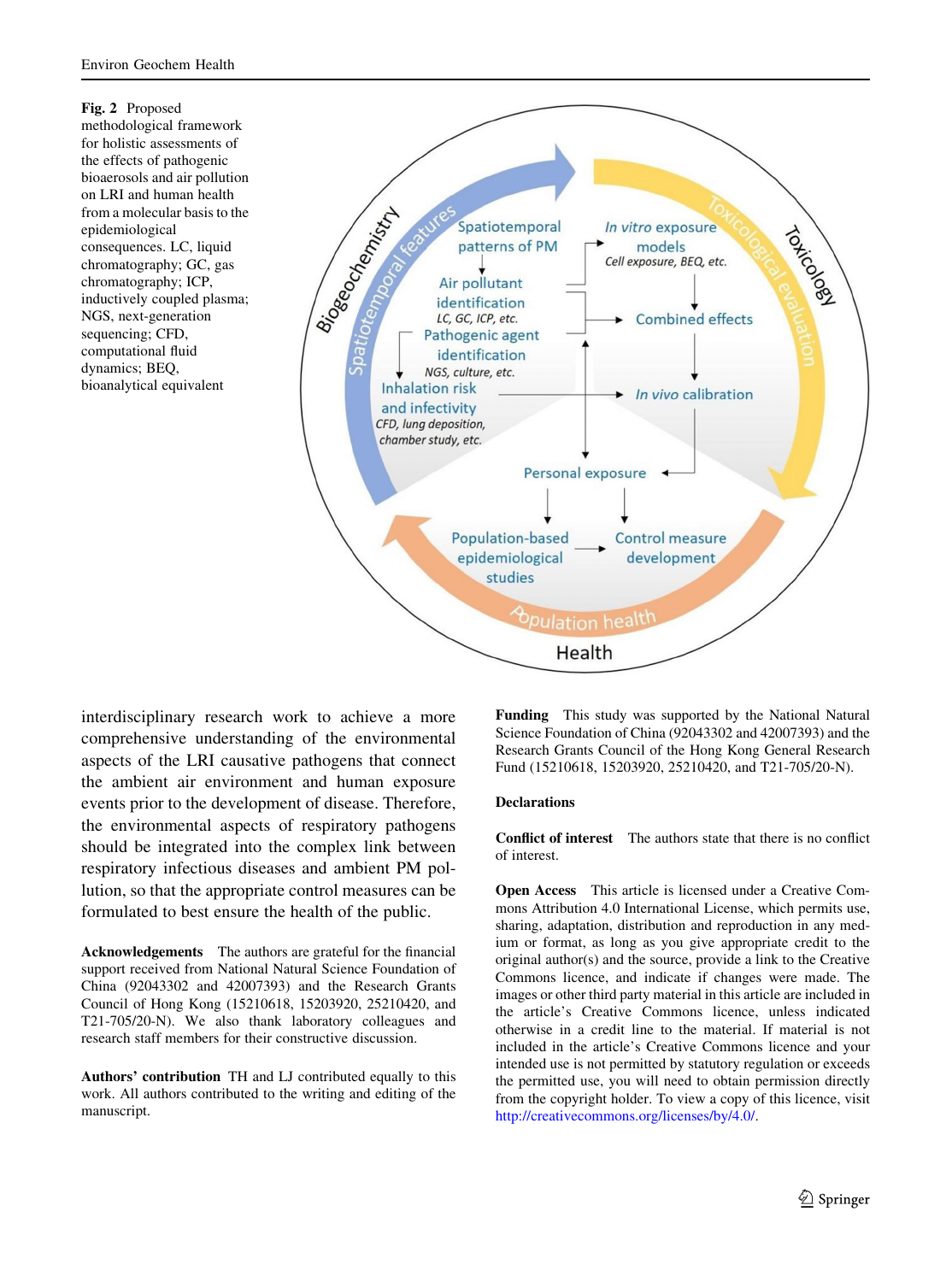#### <span id="page-9-0"></span>References

- Aquilina, N. J., Havel, C. M., Cheung, P., Harrison, R. M., Ho, K. F., Benowitz, N. L., & Jacob Iii, P. (2021). Ubiquitous atmospheric contamination by tobacco smoke: Nicotine and a new marker for tobacco smoke-derived particulate matter, nicotelline. Environment International, 150, 106417.
- Armstrong, B., Hutchinson, E., Unwin, J., & Fletcher, T. (2004). Lung cancer risk after exposure to polycyclic aromatic hydrocarbons: A review and meta-analysis. Environmental Health Perspectives, 112(9), 970–978.
- Behjati, S., & Tarpey, P. S. (2013). What is next generation sequencing? Archives of Disease in Childhood - Education and Practice, 98, 236–238.
- Bell, M. L., & Davis, D. L. (2001). Reassessment of the lethal London fog of 1952: Novel indicators of acute and chronic consequences of acute exposure to air pollution. Environmental Health Perspectives, 109(Suppl 3), 389–394.
- Burnett, R., Chen, H., Szyszkowicz, M., Fann, N., Hubbell, B., Pope, C. A., Apte, J. S., Brauer, M., Cohen, A., Weichenthal, S., Coggins, J., Di, Q., Brunekreef, B., Frostad, J., Lim, S. S., Kan, H., Walker, K. D., Thurston, G. D., Hayes, R. B., … Turner, M. C. (2018). Global estimates of mortality associated with long-term exposure to outdoor fine particulate matter. Proceedings of the National Academy of Sciences, 115(38), 9592–9597.
- Cao, C., Jiang, W., Wang, B., Fang, J., Lang, J., Tian, G., Jiang, J., & Zhu, T. F. (2014). Inhalable microorganisms in Beijing's PM25 and PM10 pollutants during a severe smog event. Environmental Science and Technology, 48(3), 1499–1507.
- Cao, J., Chow, J. C., Lee, F. S., & Watson, J. G. (2013). Evolution of PM2.5 measurements and standards in the us and future perspectives for China. Aerosol and Air Quality Research, 13(4), 1197–1211.
- Cao, Y., Chen, M., Dong, D., Xie, S., & Liu, M. (2020). Environmental pollutants damage airway epithelial cell cilia: Implications for the prevention of obstructive lung diseases. *Thorac Cancer*, 11(3), 505–510.
- Chen, P. S., Tsai, F. T., Lin, C. K., Yang, C. Y., Chan, C. C., Young, C. Y., & Lee, C. H. (2010). Ambient influenza and avian influenza virus during dust storm days and background days. Environmental Health Perspectives, 118(9), 1211–1216.
- Cohen, J., & Powderly, W. G. (2004). Infectious Diseases, 2-Volume Set (2nd ed.). Mosby.
- Conticini, E., Frediani, B., & Caro, D. (2020). Can atmospheric pollution be considered a co-factor in extremely high level of SARS-CoV-2 lethality in northern Italy? Environmental Pollution, 261, 114465.
- Fernstrom, A., & Goldblatt, M. (2013). Aerobiology and its role in the transmission of infectious diseases. Journal of Pathogens. <https://doi.org/10.1155/2013/493960>
- Galli, S. J., Tsai, M., & Piliponsky, A. M. (2008). The development of allergic inflammation. Nature, 454, 445–454.
- Harder, S. D., Soukup, J. M., Ghio, A. J., Devlin, R. B., & Becker, S. (2001). Inhalation of  $PM_{2,5}$  does not modulate host defense or immune parameters in blood or lung of

normal human subjects. Environmental Health Perspectives, 109(Suppl 4), 599–604.

- He, T. T., Jin, L., Xie, J.W., Yue, S. Y., Fu, P. Q., & Li, X. D. (2021). Intracellular and extracellular antibiotic resistance genes in airborne  $PM_{2.5}$  for respiratory exposure in urban areas. *Envi*ronmental Science and Technology Letters, 8(2), 128–134.
- Horne, B. D., Joy, E. A., Hofmann, M. G., Gesteland, P. H., Cannon, J. B., Lefler, J. S., Blagev, D. P., Korgenski, E. K., Torosyan, N., Hansen, G. I., & Kartchner, D. (2018). Shortterm elevation of fine particulate matter air pollution and acute lower respiratory infection. American Journal of Respiratory and Critical Care Medicine, 198(6), 759–766.
- Jaenicke, R. (2005). Abundance of cellular material and proteins in the atmosphere. Science, 308(5718), 73–73.
- Jin, L., Luo, X. S., Fu, P. Q., & Li, X. D. (2017). Airborne particulate matter pollution in urban China: A chemical mixture perspective from sources to impacts. National Science Review, 4(4), 593–610.
- Jin, L., Xie, J., Wong, C. K., Chan, S. K., Abbaszade, G., Schnelle-Kreis, J., Zimmermann, R., Li, J., Zhang, G., Fu, P., & Li, X. (2019). Contributions of city-specific fine particulate matter  $(PM_{2.5})$  to differential in vitro oxidative stress and toxicity implications between Beijing and Guangzhou of China. Environmental Science Technology, 53(5), 2881–2891.
- Kelly, F. J., & Fussell, J. C. (2015). Air pollution and public health: Emerging hazards and improved understanding of risk. Environmental Geochemistry and Health, 37(4), 631–649.
- Kim, H. S., Kim, Y. J., & Seo, Y. R. (2015). An overview of carcinogenic heavy metal: Molecular toxicity mechanism and prevention. Journal of Cancer Prevention, 20(4), 232–240.
- Kormuth, K. A., Lin, K., Prussin, A. J., Vejerano, E. P., Tiwari, A. J., Cox, S. S., Myerburg, M. M., Lakdawala, S. S., & Marr, L. C. (2018). Influenza virus infectivity is retained in aerosols and droplets independent of relative humidity. Journal of Infectious Diseases, 218(5), 739–747.
- Kormuth, K. A., Lin, K. S., Qian, Z. H., Myerburg, M. M., Marr, L. C., & Lakdawala, S. S. (2019). Environmental persistence of influenza viruses is dependent upon virus type and host origin. Mphere, 4(4), e00552-e619.
- Lee, J., Taneja, V., & Vassallo, R. (2012). Cigarette smoking and inflammation: Cellular and molecular mechanisms. Journal of Dental Research, 91(2), 142–149.
- Lee, K. Y., Cao, J. J., Lee, C. H., Hsiao, T. C., Yeh, C. T., Huynh, T. T., Han, Y. M., Li, X. D., Chuang, K. J., Tian, L., & Ho, K. F. (2015). Inhibition of the WNT/ $\beta$ -catenin pathway by fine particulate matter in haze: Roles of metals and polycyclic aromatic hydrocarbons. Atmospheric Environment, 109, 118–129.
- Leecaster, M., Gesteland, P., Greene, T., Walton, N., Gundlapalli, A., Rolfs, R., Byington, C., & Samore, M. (2011). Modeling the variations in pediatric respiratory syncytial virus seasonal epidemics. BMC Infectious Diseases, 11, 105.
- Lewis, W. H., Tahon, G., Geesink, P., Sousa, D. Z., & Ettema, T. J. G. (2020). Innovations to culturing the uncultured microbial majority. Nature Reviews Microbiology, 19, 225–240.